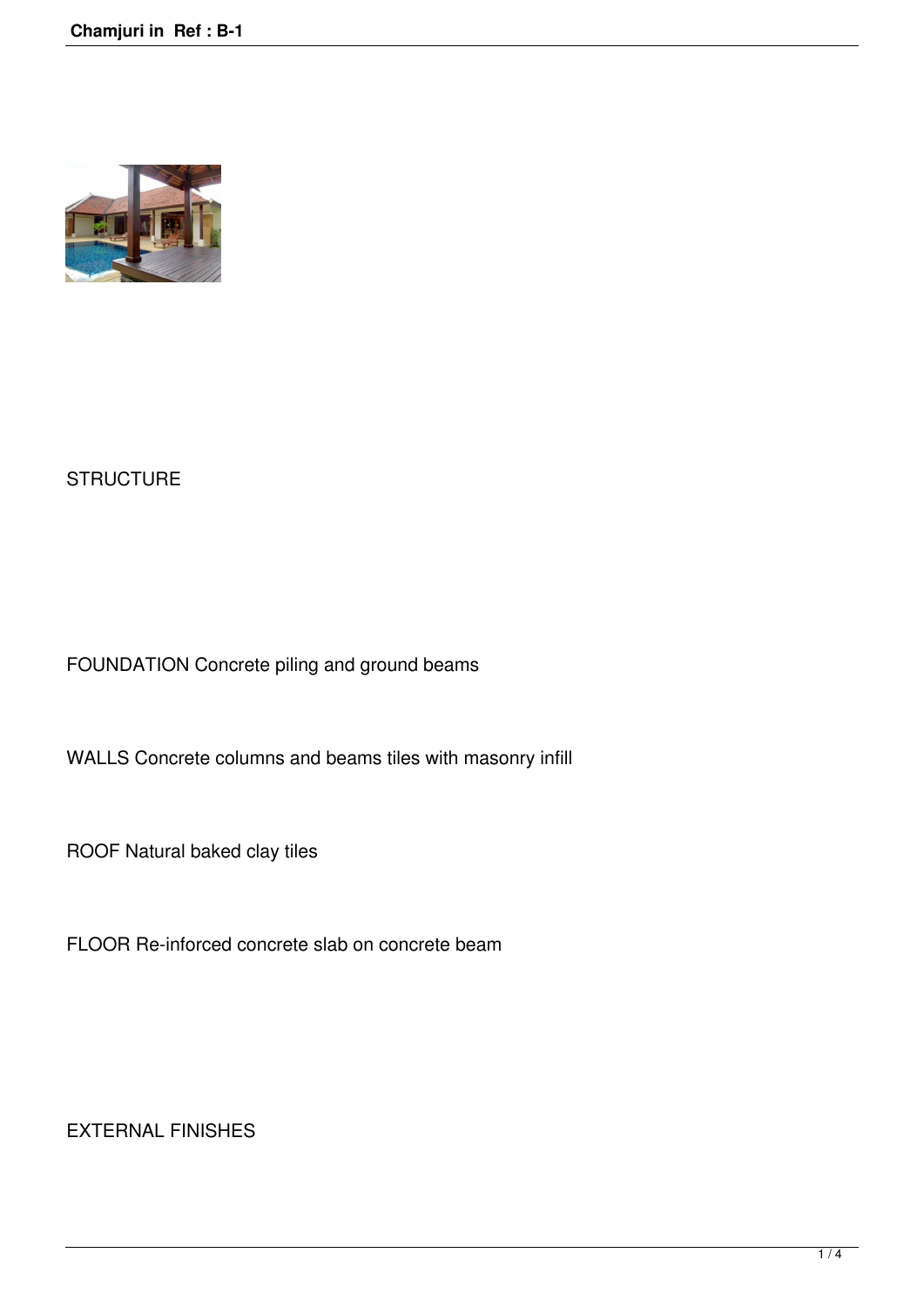WALLS Painted brick-cement rendered with feature sandstone

WINDOWS Natural stained treated frames

DOORS Natural stained treated hardwood

EXTERIOR TERRACES 30cm ceramic tiles with sand wash infill

SWIMMING POOL Glazed clay tiles

POOL DECK Sandstone tiles and sandwash surrounds

INTERIOR FINISHES

WALLS Painted cement rendered

CEILINGS Oak wood inset to gypsum board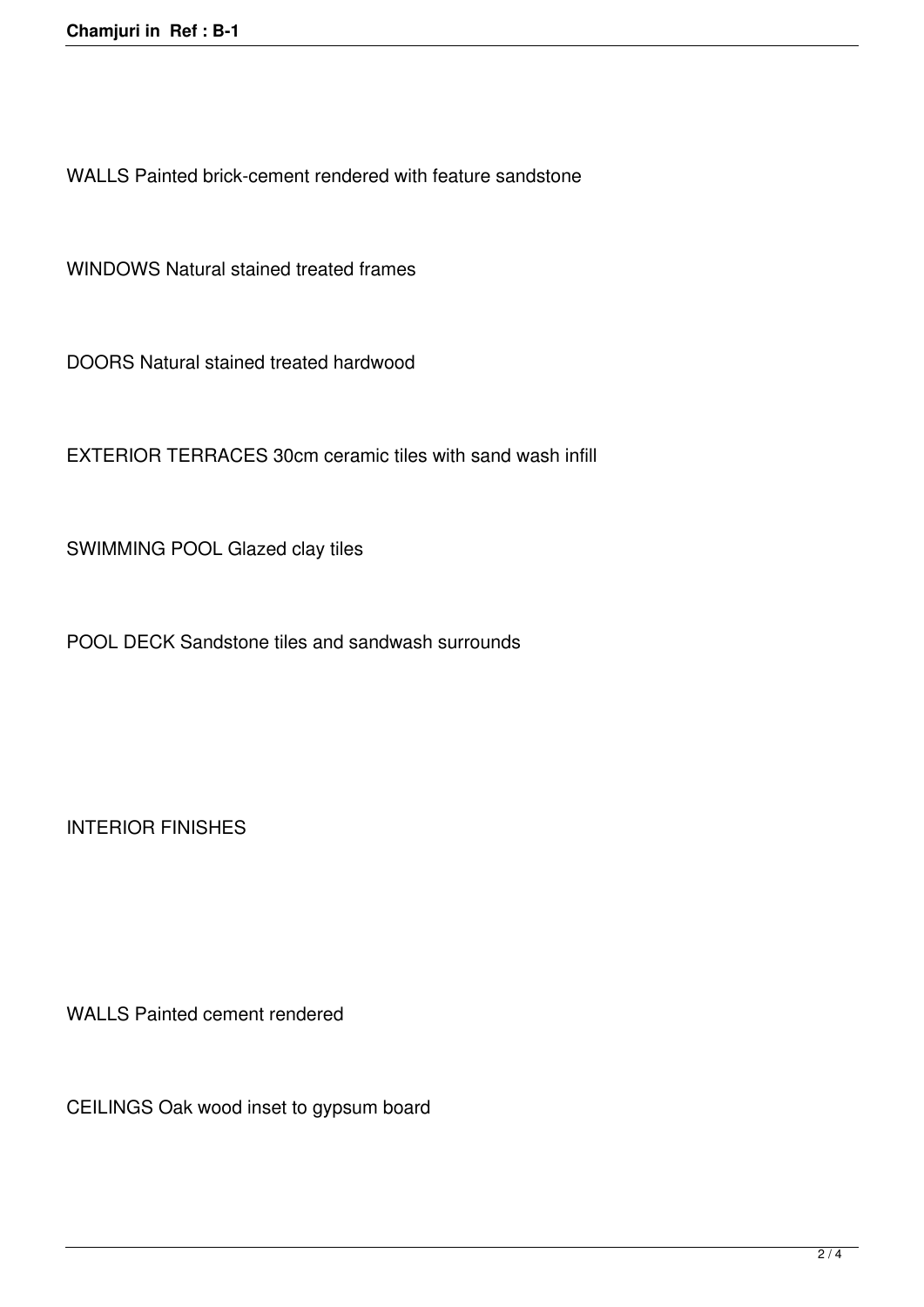FLOORS Polished timber in bedrooms and ceramic tiles in all wet areas

DOORS Hardwood doors in hardwood frames

KITCHEN CABINETS Quality laminated with granite tops

KITCHEN APPLIANCES Teka

BATHROOM Floor tiles, glazed wall tiles, Nahm/American Standard fittings

TELEPHONES Multiple lines available

WATER SYSTEM High pressure

AIR CONDITIONING Individual compressors or optional ducted system

**Selling price : 6,680,000 □** Charges : Consult us Fees : Consult us Condition : New Living space : 80 m² Land space : 103 m<sup>2</sup> Number of rooms : 2 Number of floors : 1 Number of bathrooms : 1 Number of toilets : 1